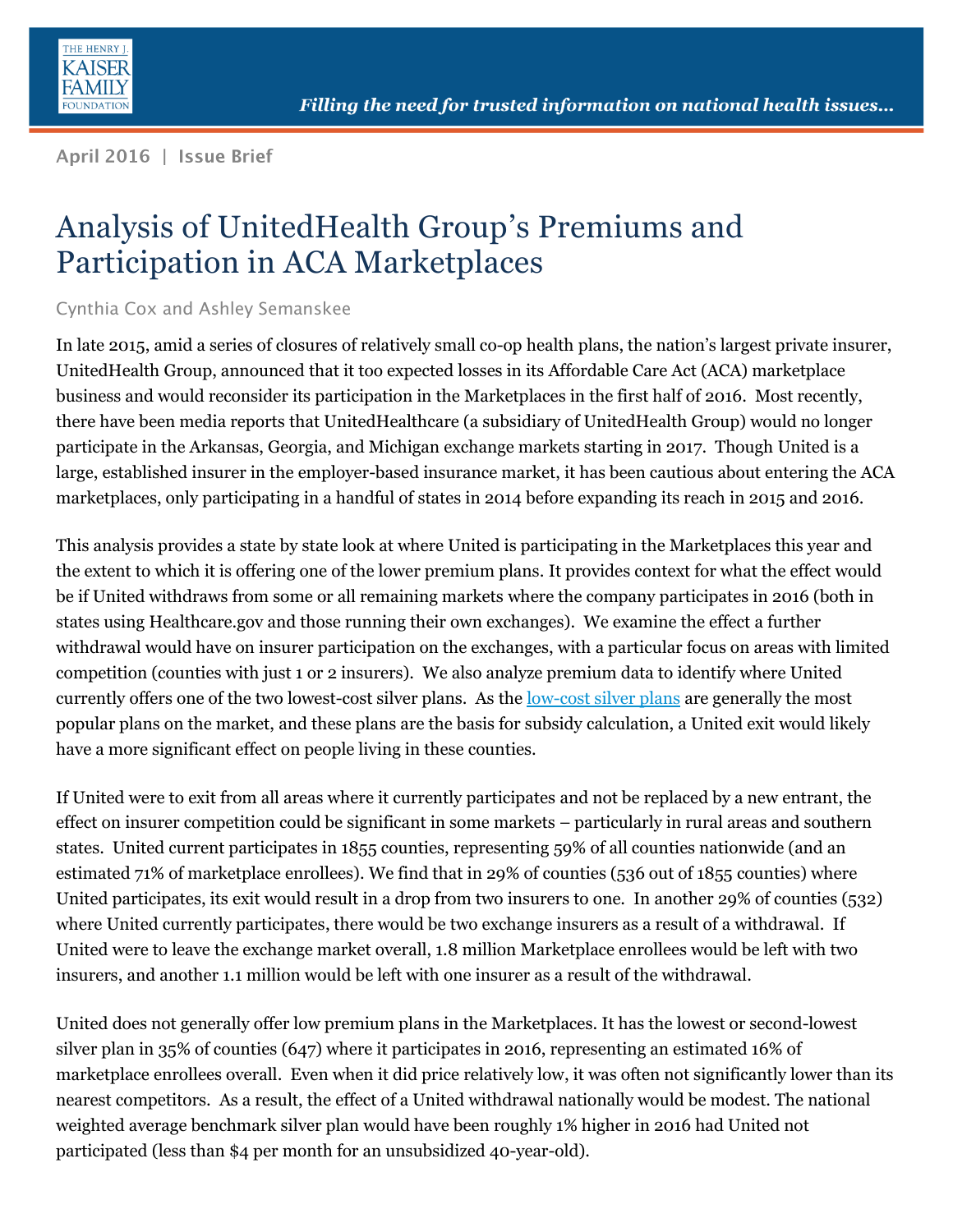# United's Participation in ACA Marketplaces

When the new health insurance exchanges launched in 2014, United was noticeably absent from most state marketplaces. Taking a relatively cautious approach early on, the company offered plans in just 4 states in 2014, but quickly expanded to 23 states in 2015 and again expanded to a total of 34 states in 2016.

The parent company UnitedHealth Group owns a number of subsidiaries, including UnitedHealthcare and Harken Health. In cases where two or more issuers in a given area are owned or operated by a single parent company, we group issuers by parent company (using HHS Medical Loss Ratio [public use files,](https://www.cms.gov/CCIIO/Resources/Data-Resources/mlr.html) and refer to these groupings of affiliated issuers as single "insurers" throughout the analysis. At the time of this report, one United subsidiary, UnitedHealthcare, will leave the market in Arkansas, Georgia, and Michigan in 2017, while [Harken Health,](http://khn.org/news/unitedhealth-tries-boutique-style-health-plan/) another United subsidiary, will continue to [participate in Georgia.](http://www.georgiahealthnews.com/2016/04/united-quitting-georgia-insurance-exchange-year/) (We therefore consider United as remaining in the market in Georgia counties where the Harken Health subsidiary currently operates.)

An outstanding question is whether the withdrawals from these three states will be followed by similar exits elsewhere. It is possible that United may continue to participate in some states but exit from certain counties within the state. In Virginia, for example, the insurer's preliminary rate filing indicates that it may not participate in some counties in 2017 where it had in 2016. The rest of this analysis examines the effects of a full exit by UnitedHealth Group from the remaining states, taking into account the insurer's planned withdrawal from Arkansas and Michigan and partial withdrawal from Georgia.

### Effects of a United Withdrawal on Insurer Participation

If United were to withdraw from additional state Marketplaces, the effects on competition would vary from state-to-state and even county-to-county depending on how significant of a player United had been. Our ability to analyze market share and market concentration at the state or county level, however, is limited by the lack of publicly-available insurer enrollment data in the majority of states (the following section discusses this in more detail).

Another way to quantify the effect of United's potential departure is to focus on those areas that would be left with just one or two insurers. Ou[r previous analysis of insurer participation](http://kff.org/health-reform/issue-brief/analysis-of-insurer-participation-in-2016-marketplaces/) on the Marketplaces in states that use Healthcare.gov found that 40% of counties in those states had one or two insurers in 2016, up from 35% the previous year. This analysis includes all 50 states and DC, and finds that 36% of counties nationally had one or two exchange insurers in 2016.

If United were to withdraw from all states, 532 counties would go from having three insurers to two, while another 536 counties would go from having two insurers to just one. The net effect of a United exit would be that 532 more counties in the U.S. would have just one or two insurers on the exchange. Combining these counties with the 1,121 counties that already had one or two insurers would mean that just over half (53%) of U.S. counties would have one or two exchanges insurers.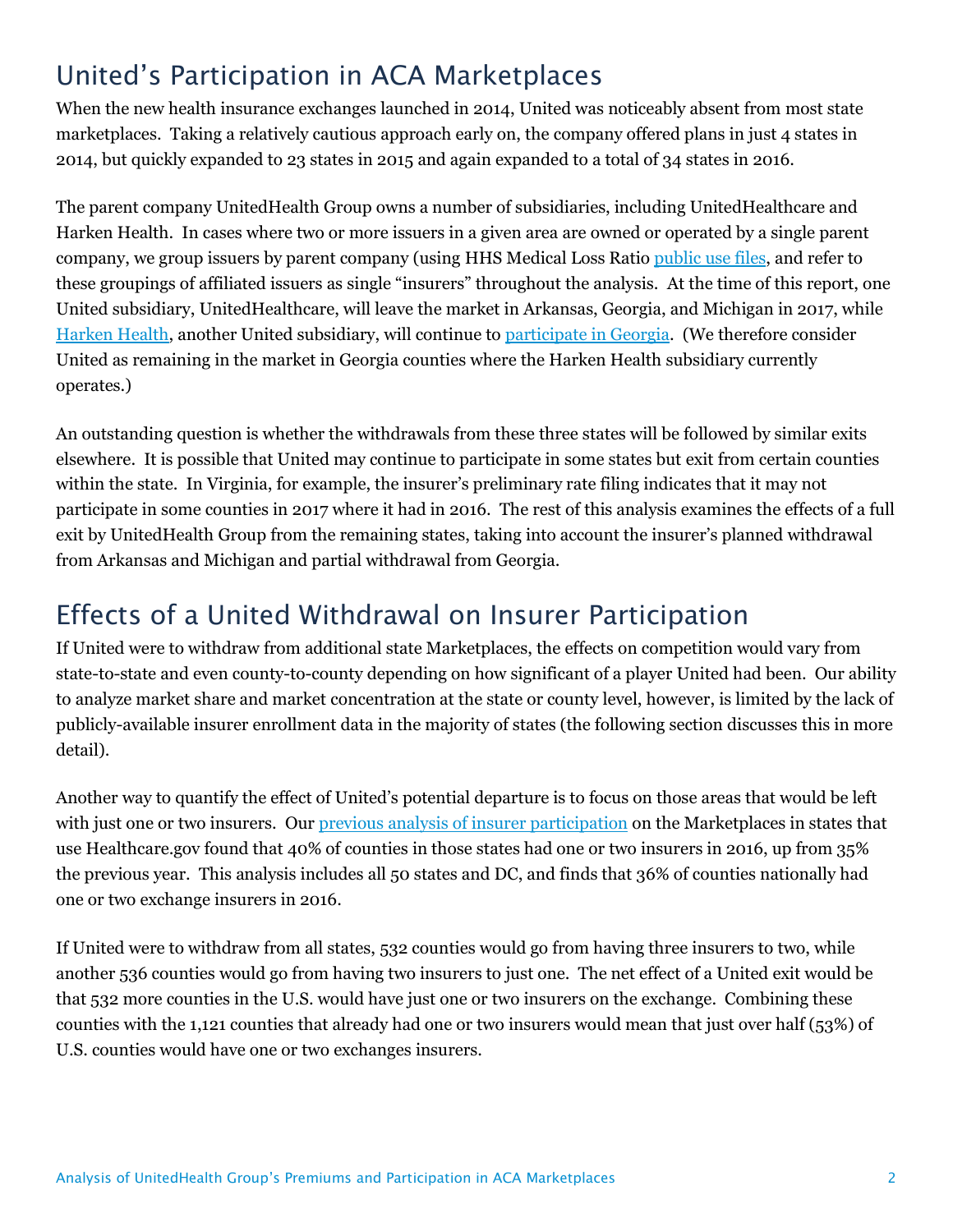#### **Figure 1**

# Percent of U.S. counties with just one or two insurers in 2016, before and after United exit



As discussed in more detail below, counties with limited competition tend to be more rural and sparsely populated, and therefore do not represent the bulk of enrollment. If United exits everywhere (again, with the exception of Harken Health in Georgia), the number of Marketplace enrollees with access to only one or two exchange insurers would increase (from 1.9 million to 3.8 million or from 15% to 30% of all enrollees), and the number of enrollees with only one insurer would also increase (from 303 thousand to 1.4 million or from 2% to 11% of all enrollees). Still, the vast majority of Marketplace enrollees (8.9 million or 70% of enrollees nationally) would continue to have a choice of three or more insurers, even in the absence of United.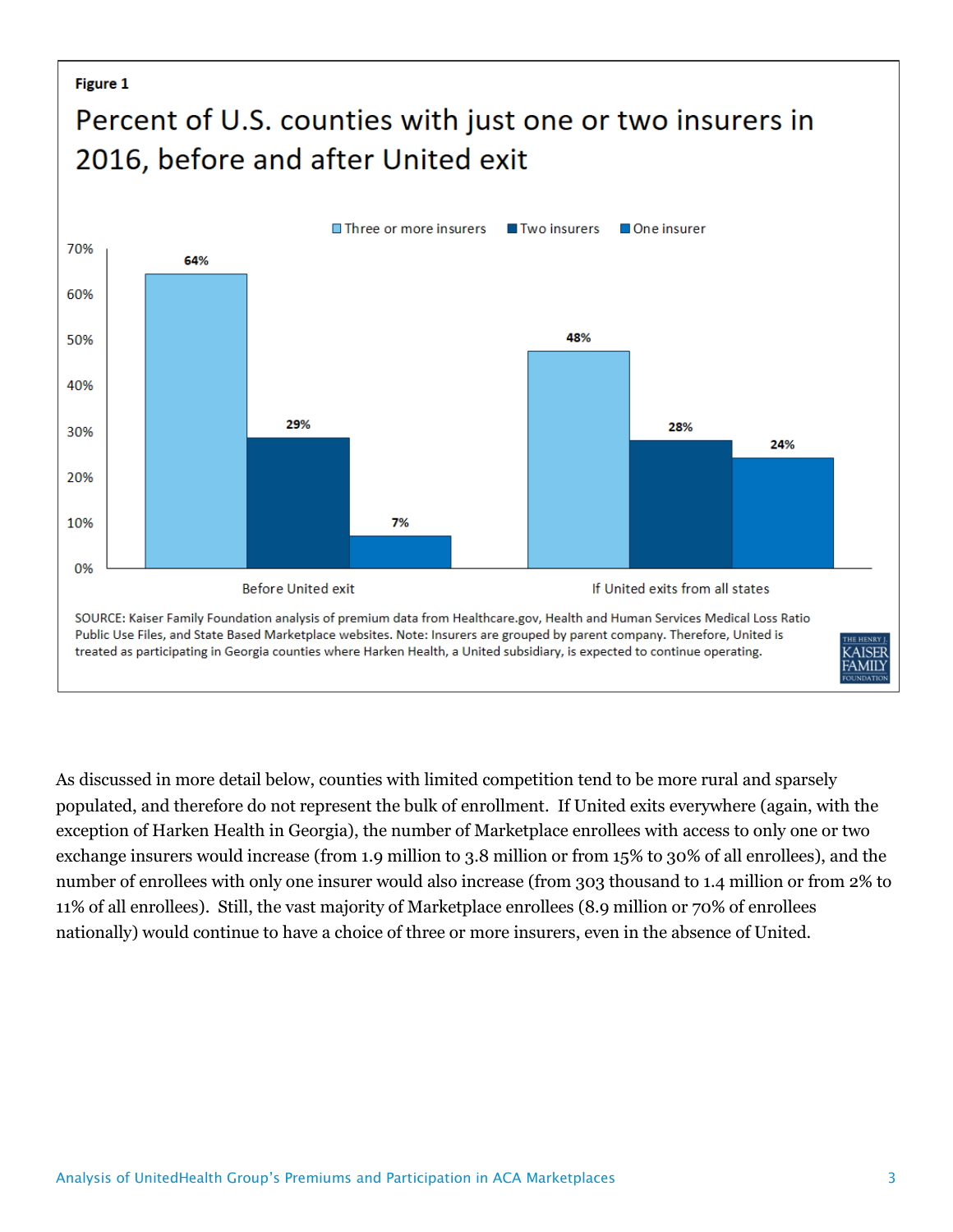#### Figure 2

# Percent of individuals enrolled in counties with just one or two insurers in 2016, before and after United exit



### STATE-BY-STATE EFFECTS OF A UNITED WITHDRAWAL ON INSURER PARTICIPATION

The table below shows the distributional effects of a potential exit by United in the states and counties where it currently participates. Consumer choice and plan participation in certain states, such as Alabama, Kansas, Mississippi, North Carolina, Oklahoma, and Tennessee, would be particularly affected by a United departure. All Kansas and Oklahoma exchange enrollees currently have two insurers from which to choose, but would be left with one insurer if United were to exit from the state and not be replaced by a new entrant. In Alabama, 67% of enrollees (living in 60 counties) would go from having a choice of two insurers to a single exchange insurer, and the remaining 33% of enrollees (living in 7 counties) would go from having a choice of three insurers to two.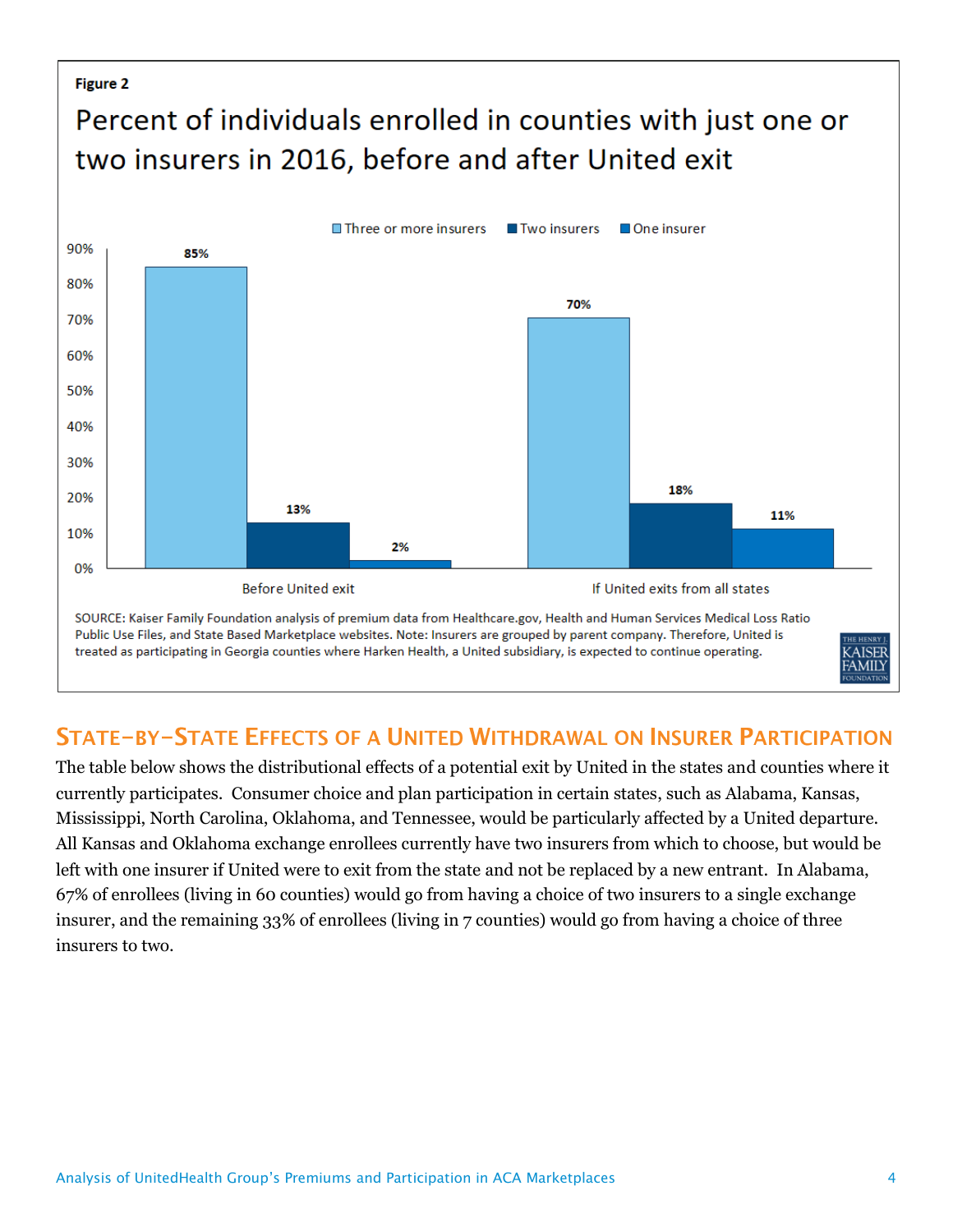| Table 1: Potential Effects of a United Withdrawl on Insurer Participation<br>In the States and Counties where United Participates in 2016 |          |                                  |                                            |            |                                                         |                           |                                                          |                                          |  |  |  |  |
|-------------------------------------------------------------------------------------------------------------------------------------------|----------|----------------------------------|--------------------------------------------|------------|---------------------------------------------------------|---------------------------|----------------------------------------------------------|------------------------------------------|--|--|--|--|
| <b>State</b>                                                                                                                              | Total #  | Total #<br>Counties Enrollees in | <b>Where United</b><br><b>Participates</b> |            | If exit, drop from 2 to 1<br>Insurer (% of state total) |                           | If exit, drop from 3 to 2<br>Insurers (% of state total) |                                          |  |  |  |  |
|                                                                                                                                           | in State | <b>State</b>                     | <b>Counties</b>                            | Enrollees* | <b>Counties</b>                                         | <b>Enrollees*</b>         | <b>Counties</b>                                          | Enrollees*                               |  |  |  |  |
| Alabama                                                                                                                                   | 67       | 195,047                          | 67                                         | 195,047    | 60 (90%)                                                | 130,359 (67%)             | 7 (10%)                                                  | 64,688 (33%)                             |  |  |  |  |
| Arizona                                                                                                                                   | 15       | 203,064                          | 15                                         | 203,064    | 8 (53%)                                                 | 30,761 (15%)              | 5 (33%)                                                  | 14,825 (7%)                              |  |  |  |  |
| Arkansas                                                                                                                                  | 75       | 73,643                           | 75                                         | 73,643     |                                                         |                           |                                                          |                                          |  |  |  |  |
| California**                                                                                                                              | 58       | 1,575,340                        | 34                                         | 203,472    |                                                         |                           | 28 (48%)                                                 | 158,769 (10%)                            |  |  |  |  |
| Colorado                                                                                                                                  | 64       | 150,769                          | 42                                         | 125,276    |                                                         |                           | 26 (41%)                                                 | 7,318 (5%)                               |  |  |  |  |
| Connecticut***                                                                                                                            | 8        | 116,019                          | 8                                          | 116,019    |                                                         |                           |                                                          |                                          |  |  |  |  |
| Florida                                                                                                                                   | 67       | 1,742,806                        | 67                                         | 1,742,806  | 44 (66%)                                                | 268,068 (15%)             | 13 (19%)                                                 | 367,156 (21%)                            |  |  |  |  |
| Georgia****                                                                                                                               | 159      | 587,833                          | 157                                        | 569,200    | 30 (19%)                                                | 20,184 (3%)               | 47 (30%)                                                 | 47,604 (8%)                              |  |  |  |  |
| Illinois                                                                                                                                  | 102      | 388,176                          | 27                                         | 304,434    |                                                         |                           |                                                          |                                          |  |  |  |  |
| Indiana                                                                                                                                   | 92       | 196,241                          | 92                                         | 196,241    |                                                         |                           | 9 (10%)                                                  | 6,567 (3%)                               |  |  |  |  |
| lowa                                                                                                                                      | 99       | 55,088                           | 76                                         | 48,311     |                                                         |                           | 73 (74%)                                                 | 47,161 (86%)                             |  |  |  |  |
| Kansas                                                                                                                                    | 105      | 101,553                          | 105                                        | 101,553    |                                                         | 105 (100%) 101,553 (100%) |                                                          |                                          |  |  |  |  |
| Kentucky***                                                                                                                               | 120      | 93,666                           | 120                                        | 93,666     | 38 (32%)                                                | 18,540 (20%)              | 39 (33%)                                                 | 20,488 (22%)                             |  |  |  |  |
| Louisiana                                                                                                                                 | 64       | 214,143                          | 64                                         | 214,143    |                                                         |                           | 59 (92%)                                                 | 130,990 (61%)                            |  |  |  |  |
| Maryland**                                                                                                                                | 24       | 162,103                          | 24                                         | 162,103    |                                                         |                           |                                                          |                                          |  |  |  |  |
| Massachusetts***                                                                                                                          | 14       | 213,883                          | 14                                         | 213,883    |                                                         |                           |                                                          |                                          |  |  |  |  |
| Michigan                                                                                                                                  | 83       | 345,804                          | 7                                          | 153,559    |                                                         |                           | 1(1%)                                                    | 1,905 (1%)                               |  |  |  |  |
| Mississippi                                                                                                                               | 82       | 108,668                          | 82                                         | 108,668    | 50 (61%)                                                | 47,001 (43%)              | 32 (39%)                                                 | 61,667 (57%)                             |  |  |  |  |
| Missouri                                                                                                                                  | 115      | 290,197                          | 115                                        | 290,197    | 2(2%)                                                   | 3,723 (1%)                | 96 (83%)                                                 | 97,380 (34%)                             |  |  |  |  |
| Nebraska                                                                                                                                  | 93       | 87,824                           | 93                                         | 87,824     |                                                         |                           | 2(2%)                                                    | 840 (1%)                                 |  |  |  |  |
| Nevada                                                                                                                                    | 17       | 88,142                           | 3                                          | 79,278     |                                                         |                           | 3 (18%)                                                  | 79,278 (90%)                             |  |  |  |  |
| New Jersey                                                                                                                                | 21       | 288,571                          | 21                                         | 288,571    |                                                         |                           |                                                          |                                          |  |  |  |  |
| New York**                                                                                                                                | 62       | 271,964                          | 15                                         | 204,536    |                                                         |                           |                                                          |                                          |  |  |  |  |
| North Carolina                                                                                                                            | 100      | 613,477                          | 77                                         | 563,819    | 38 (38%)                                                | 155,008 (25%)             | 39 (39%)                                                 | 408,811 (67%)                            |  |  |  |  |
| Ohio                                                                                                                                      | 88       | 243,714                          | 88                                         | 243,714    |                                                         |                           |                                                          |                                          |  |  |  |  |
| Oklahoma                                                                                                                                  | 77       | 145,328                          | 77                                         | 145,328    |                                                         | 77 (100%) 145,328 (100%)  |                                                          |                                          |  |  |  |  |
| Pennsylvania                                                                                                                              | 67       | 439,235                          | 23                                         | 289,131    |                                                         |                           | 5 (7%)                                                   | 172,724 (39%)                            |  |  |  |  |
| Rhode Island                                                                                                                              | 5        | 34,670                           | 5                                          | 34,670     |                                                         |                           | 5 (100%)                                                 | 34,670 (100%)                            |  |  |  |  |
| South Carolina                                                                                                                            | 46       | 231,845                          | 5                                          | 45,649     | 3 (7%)                                                  | 20,674 (9%)               | 2(4%)                                                    | 24,975 (11%)                             |  |  |  |  |
| Tennessee                                                                                                                                 | 95       | 268,860                          | 95                                         | 268,860    | 57 (60%)                                                | 78,803 (29%)              | 24 (25%)                                                 | 69,333 (26%)                             |  |  |  |  |
| Texas                                                                                                                                     | 254      | 1,306,179                        | 30                                         | 1,044,424  | 7 (3%)                                                  | 26,323 (2%)               | 3(1%)                                                    | 9,780 (1%)                               |  |  |  |  |
| Virginia                                                                                                                                  | 134      | 421,892                          | 37                                         | 245,465    |                                                         |                           | 7 (5%)                                                   | 8,579 (2%)                               |  |  |  |  |
| Washington**                                                                                                                              | 39       | 200,691                          | 39                                         | 200,691    | 16 (41%)                                                | 81,912 (41%)              |                                                          |                                          |  |  |  |  |
| Wisconsin                                                                                                                                 | 72       | 239,031                          | 56                                         | 193,895    | 1(1%)                                                   | 37 (0%)                   | 7 (10%)                                                  | 5,856 (2%)                               |  |  |  |  |
| TOTAL (US)                                                                                                                                | 3,142    | 12,681,637                       | 1,855                                      | 9,051,140  | 536 (17%)                                               |                           |                                                          | 1,128,274 (9%) 532 (17%) 1,841,363 (15%) |  |  |  |  |

Source: Kaiser Family Foundation, *Analysis of UnitedHealth Group's Premiums and Participation in ACA Marketplaces.* 2016. Notes:

\*"Enrollees" refers to the sum of all those signed up for a marketplace plan in the affected counties at the end of open enrollment in 2016. It does not refer to the number of enrollees in United plans - this information is not available at the county-level.

\*\*Marketplace enrollment-per-county data obtained from State for 2015 increased proportionate to 2016 sign-ups.

\*\*\*Marketplace enrollment-per-county estimated as proportion of State enrollment. See methods for more details.

\*\*\*\*Georgia results include Harken Health as a participating insurer.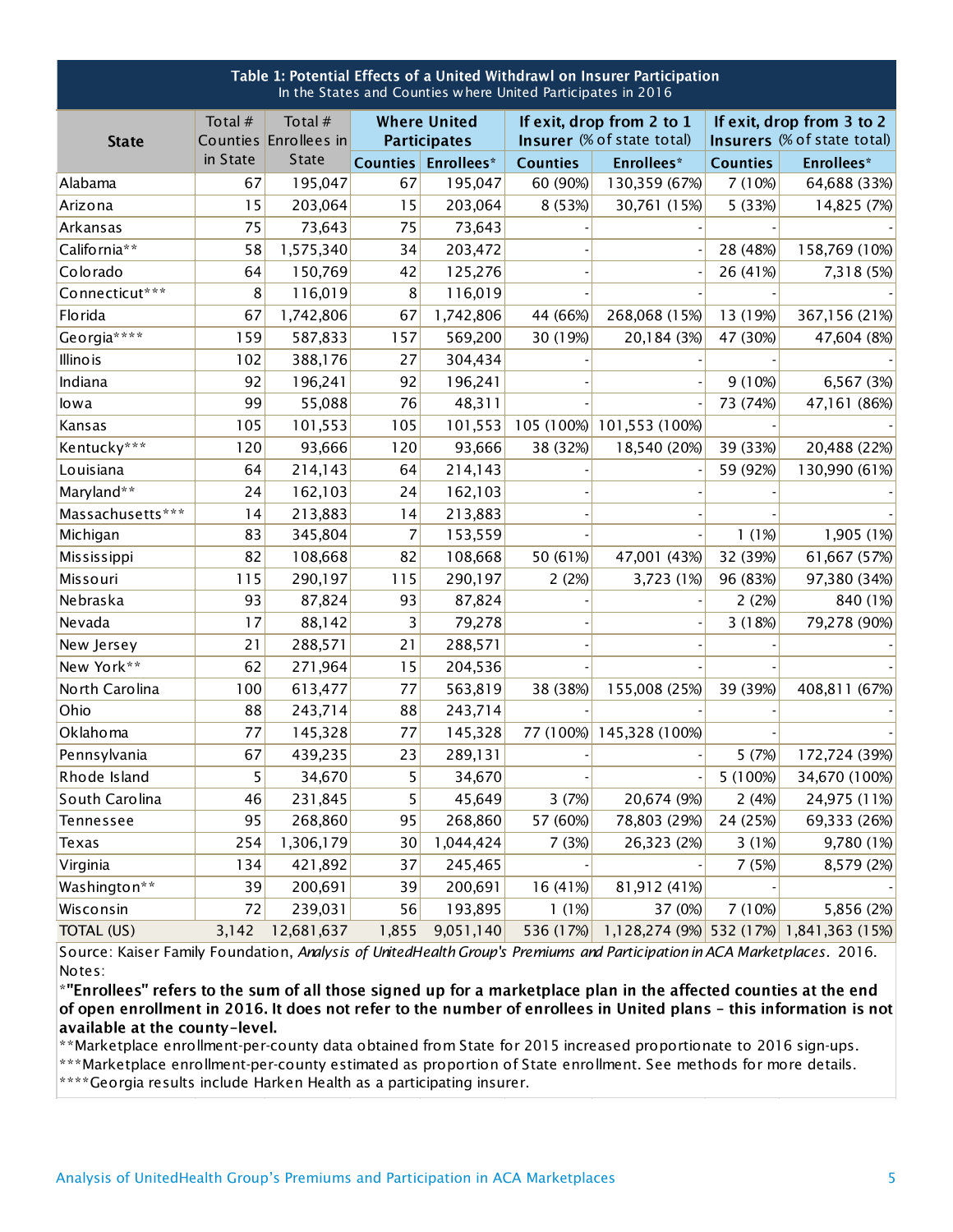Similarly, in Mississippi, 43% of enrollees (living in 50 counties) would go from having a choice of two insurers to having a single exchange insurer, and the remaining 57% of enrollees (living in 32 counties) would go from having a choice of three insurers to two.

The loss of United from Arkansas' exchange will result in a drop from 4 insurers to 3 insurers (grouped by parent company) in every county in the state if the insurer is not replaced by a new entrant. Though more insurers participating in an area is generally seen as a sign of stronger competition, some market [analysts](https://www.chicagofed.org/publications/economic-perspectives/2002/4qepart2) have suggested that a minimum of 3 insurers is generally sufficient for effective competition to take place.

In Georgia, the withdrawal of the subsidiary UnitedHealthcare will leave many counties with limited exchange market competition: 47 counties would go from having three insurers to two, and another 30 counties will be left with 1 exchange insurer. Though nearly half (48%) of Georgia counties will have just one or two insurers in the absence of UnitedHealthcare (up from 19% of counties in 2016), these counties are largely rural and do not represent the bulk of enrollment. In total, 67,788 Georgia Marketplace enrollees (representing 12% of enrollees overall in the state) will have a choice of one or two insurers in 2017 (up from 28,184 in 2016), unless another company enters the market.

### **INSURER PARTICIPATION IN URBAN VS. RURAL AREAS**

The areas where United currently participates are somewhat less rural than the areas where it does not participate. In the 1,855 counties where United offers exchange coverage in 2016, 18% of the population lives in rural areas, while across the 1,287 areas where United did not participate, 25% of the population lives in rural areas. Even so, because [rural areas typically have fewer insurers,](http://kff.org/health-reform/issue-brief/analysis-of-insurer-participation-in-2016-marketplaces/) United's withdrawal would have a more pronounced effect on insurer participation in rural regions.

In the 532 counties where a United exit would result in a drop from three to two insurers, a disproportionately large share (26%) of the population lives in rural areas. And in the 536 counties where the company's withdrawal would leave just one insurer, an even larger share (35%) of the population lives in rural areas. For perspective, 20% of the total 2016 enrolled population lives in rural areas. In the 787 counties where a United exit would leave behind at least 3 insurers, just 13% of the population lives in rural areas.

# Areas Where United Offers a Low-Cost Silver Plan

In addition to potentially leaving several areas with one or two participating insurers, a United withdrawal would be most disruptive where a large share of enrollees had been enrolled in one of the company's plans. However, it is unclear how often that is the case due to a lack of publicly-available enrollment data for exchange plans. While insurer-level enrollment data are unavailable in most states, we do know from [Health](https://aspe.hhs.gov/pdf-report/premium-affordability-competition-and-choice-health-insurance-marketplace-2014)  [and Human Services](https://aspe.hhs.gov/pdf-report/premium-affordability-competition-and-choice-health-insurance-marketplace-2014) (HHS) [reports](https://aspe.hhs.gov/sites/default/files/pdf/135461/2016%20Marketplace%20Premium%20Landscape%20Issue%20Brief%2010-30-15%20FINAL.pdf) that a large share of enrollees tend to enroll in one of the two lowest cost silver plans.

Table 2 below illustrates the distributional effect United's participation had on silver premiums in 2016 Marketplaces. Overall, United offered one of the two lowest cost silver plans in 647 counties in 2016; this represents 35% of the counties in which the company participated and 21% of counties across the U.S. This represents 22% of enrollees living in areas where United participates and 16% of enrollees nationally. If the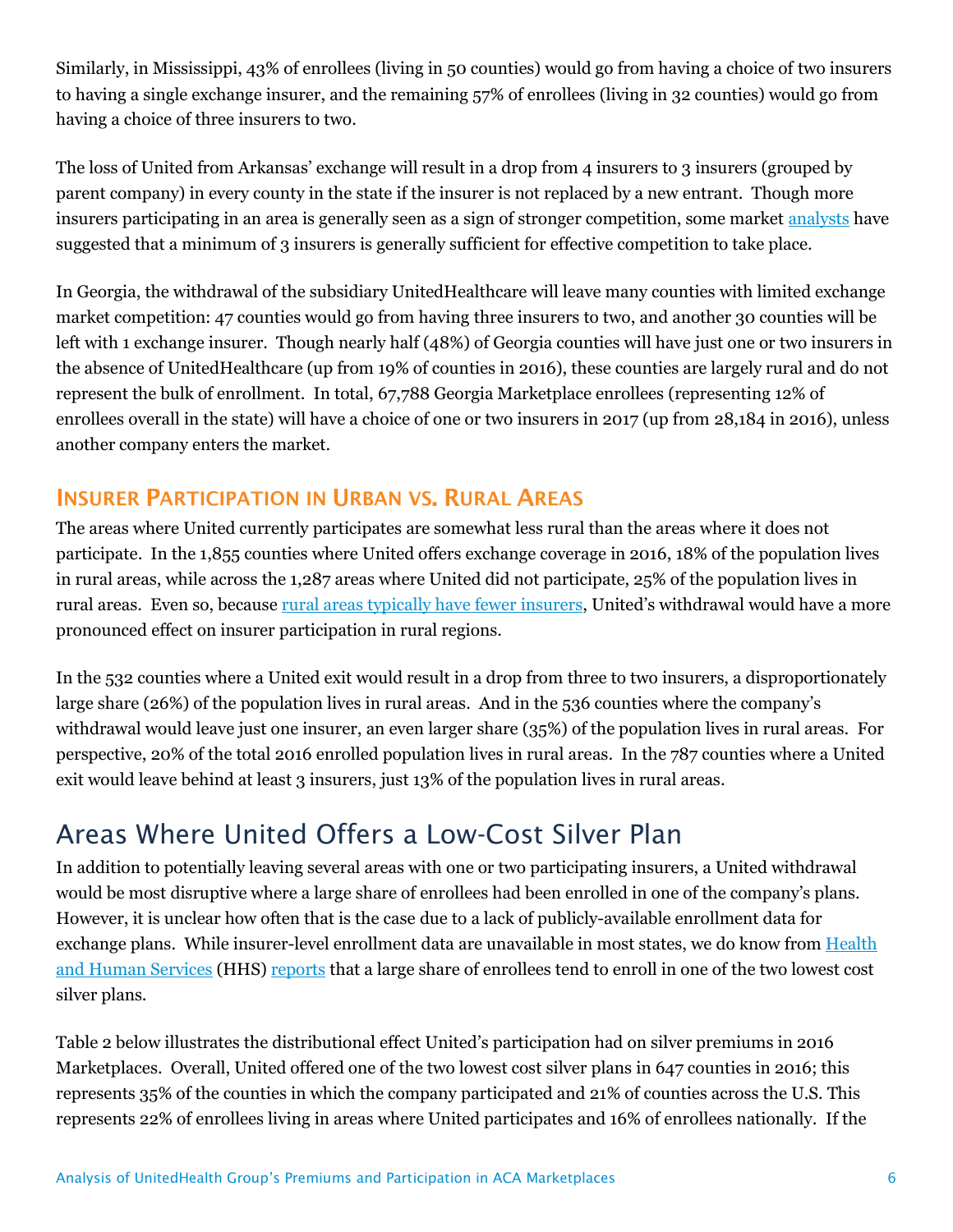general trend reported by HHS holds true in these counties, and enrollees were more likely to sign up for the low-cost silver plans, it is likely that United held a sizable share of the market in these areas.

| Table 2: Distribution of Counties where United participates in 2016,<br>by the dollar-per-month increase in the benchmark premium for a 40-year-old if United had not participated |                                        |                                                               |                                                                                                |                                                                                                         |              |         |  |  |  |  |
|------------------------------------------------------------------------------------------------------------------------------------------------------------------------------------|----------------------------------------|---------------------------------------------------------------|------------------------------------------------------------------------------------------------|---------------------------------------------------------------------------------------------------------|--------------|---------|--|--|--|--|
| <b>State</b>                                                                                                                                                                       | Total #<br>Counties in<br><b>State</b> | <b>Counties Where</b><br><b>United</b><br><b>Participates</b> | <b>Counties where</b><br><b>United offers one</b><br>of the two lowest<br>cost silver plans (% | Counties where the benchmark would be<br>higher if United had not participated (40<br>year old premium) |              |         |  |  |  |  |
|                                                                                                                                                                                    |                                        |                                                               | of state total)                                                                                | $$1 - $25$                                                                                              | $$25 - $100$ | > \$100 |  |  |  |  |
| Alabama                                                                                                                                                                            | 67                                     | 67                                                            | 66 (99%)                                                                                       | 8 (12%)                                                                                                 | 58 (87%)     |         |  |  |  |  |
| Arizona                                                                                                                                                                            | 15                                     | 15                                                            | 10 (67%)                                                                                       | 2(13%)                                                                                                  | 5 (33%)      | 3 (20%) |  |  |  |  |
| Arkansas                                                                                                                                                                           | 75                                     | 75                                                            | (0%)                                                                                           |                                                                                                         |              |         |  |  |  |  |
| California*                                                                                                                                                                        | 58                                     | 34                                                            | 3 (5%)                                                                                         | 3 (5%)                                                                                                  |              |         |  |  |  |  |
| Colorado*                                                                                                                                                                          | 64                                     | 42                                                            | 1(2%)                                                                                          | 1(2%)                                                                                                   |              |         |  |  |  |  |
| Connecticut*                                                                                                                                                                       | 8                                      | 8                                                             | (0%)                                                                                           |                                                                                                         |              |         |  |  |  |  |
| <b>Florida</b>                                                                                                                                                                     | 67                                     | 67                                                            | 19 (28%)                                                                                       | 6 (9%)                                                                                                  | 12 (18%)     | 1(1%)   |  |  |  |  |
| Georgia**                                                                                                                                                                          | 159                                    | 157                                                           | 34 (21%)                                                                                       | 31 (19%)                                                                                                | 3(2%)        |         |  |  |  |  |
| <b>Illinois</b>                                                                                                                                                                    | 102                                    | 27                                                            | 18 (18%)                                                                                       | 10 (10%)                                                                                                | 8 (8%)       |         |  |  |  |  |
| Indiana                                                                                                                                                                            | 92                                     | 92                                                            | (0%)                                                                                           |                                                                                                         |              |         |  |  |  |  |
| lowa                                                                                                                                                                               | 99                                     | 76                                                            | 71 (72%)                                                                                       | 5 (5%)                                                                                                  | 66 (67%)     |         |  |  |  |  |
| Kansas                                                                                                                                                                             | 105                                    | 105                                                           | 2(2%)                                                                                          | 2(2%)                                                                                                   |              |         |  |  |  |  |
| Kentucky*                                                                                                                                                                          | 120                                    | 120                                                           | (0%)                                                                                           |                                                                                                         |              |         |  |  |  |  |
| Louisiana                                                                                                                                                                          | 64                                     | 64                                                            | 50 (78%)                                                                                       | 37 (58%)                                                                                                | 13 (20%)     |         |  |  |  |  |
| Maryland*                                                                                                                                                                          | 24                                     | 24                                                            | 10 (42%)                                                                                       | 10 (42%)                                                                                                |              |         |  |  |  |  |
| Massachusetts*                                                                                                                                                                     | 14                                     | 14                                                            | (0%)                                                                                           |                                                                                                         |              |         |  |  |  |  |
| Michigan                                                                                                                                                                           | 83                                     | 7                                                             | (0%)                                                                                           |                                                                                                         |              |         |  |  |  |  |
| Mississippi                                                                                                                                                                        | 82                                     | 82                                                            | 16 (20%)                                                                                       | 11 (13%)                                                                                                | 5(6%)        |         |  |  |  |  |
| Missouri                                                                                                                                                                           | 115                                    | 115                                                           | 70 (61%)                                                                                       | 55 (48%)                                                                                                | 14 (12%)     |         |  |  |  |  |
| Nebraska                                                                                                                                                                           | 93                                     | 93                                                            | 65 (70%)                                                                                       | 14 (15%)                                                                                                | 50 (54%)     |         |  |  |  |  |
| Nevada                                                                                                                                                                             | 17                                     | 3                                                             | 2 (12%)                                                                                        | 2 (12%)                                                                                                 |              |         |  |  |  |  |
| New Jersey                                                                                                                                                                         | 21                                     | 21                                                            | (0%)                                                                                           |                                                                                                         |              |         |  |  |  |  |
| New York*                                                                                                                                                                          | 62                                     | 15                                                            | (0%)                                                                                           |                                                                                                         |              |         |  |  |  |  |
| North Carolina                                                                                                                                                                     | 100                                    | 77                                                            | 74 (74%)                                                                                       | 29 (29%)                                                                                                | 36 (36%)     | 9 (9%)  |  |  |  |  |
| Ohio                                                                                                                                                                               | 88                                     | 88                                                            | 13 (15%)                                                                                       | 12 (14%)                                                                                                | 1(1%)        |         |  |  |  |  |
| Oklahoma                                                                                                                                                                           | 77                                     | 77                                                            | (0%)                                                                                           |                                                                                                         |              |         |  |  |  |  |
| Pennsylvania                                                                                                                                                                       | 67                                     | 23                                                            | 14 (21%)                                                                                       | 12 (18%)                                                                                                | 2(3%)        |         |  |  |  |  |
| Rhode Island*                                                                                                                                                                      | 5                                      | 5                                                             | 0%                                                                                             |                                                                                                         |              |         |  |  |  |  |
| South Carolina                                                                                                                                                                     | 46                                     | 5                                                             | (0%)                                                                                           |                                                                                                         |              |         |  |  |  |  |
| Tennessee                                                                                                                                                                          | 95                                     | 95                                                            | 73 (77%)                                                                                       | 43 (45%)                                                                                                | 30 (32%)     |         |  |  |  |  |
| Texas                                                                                                                                                                              | 254                                    | 30                                                            | 8 (3%)                                                                                         | 7 (3%)                                                                                                  | 1(0%)        |         |  |  |  |  |
| Virginia                                                                                                                                                                           | 134                                    | 37                                                            | 11 (8%)                                                                                        | 11 (8%)                                                                                                 |              |         |  |  |  |  |
| Washington*                                                                                                                                                                        | 39                                     | 39                                                            | 16 (41%)                                                                                       | 16 (41%)                                                                                                |              |         |  |  |  |  |
| Wisconsin                                                                                                                                                                          | 72                                     | 56                                                            | 1(1%)                                                                                          |                                                                                                         |              |         |  |  |  |  |
| TOTAL (US)                                                                                                                                                                         | 3,142                                  | 1,855                                                         | 647 (21%)                                                                                      | 327(18%)                                                                                                | 304 (10%)    | 13 (0%) |  |  |  |  |

Source: Kaiser Family Foundation, *Analysis of UnitedHealth Group's Premiums and Participation in ACA Marketplaces* . 2016. \*Premiums in state-based exchanges gathered by rating area from state plan finder tools. See methods for more details.

\*\*Georgia results include Harken Health as a participating insurer.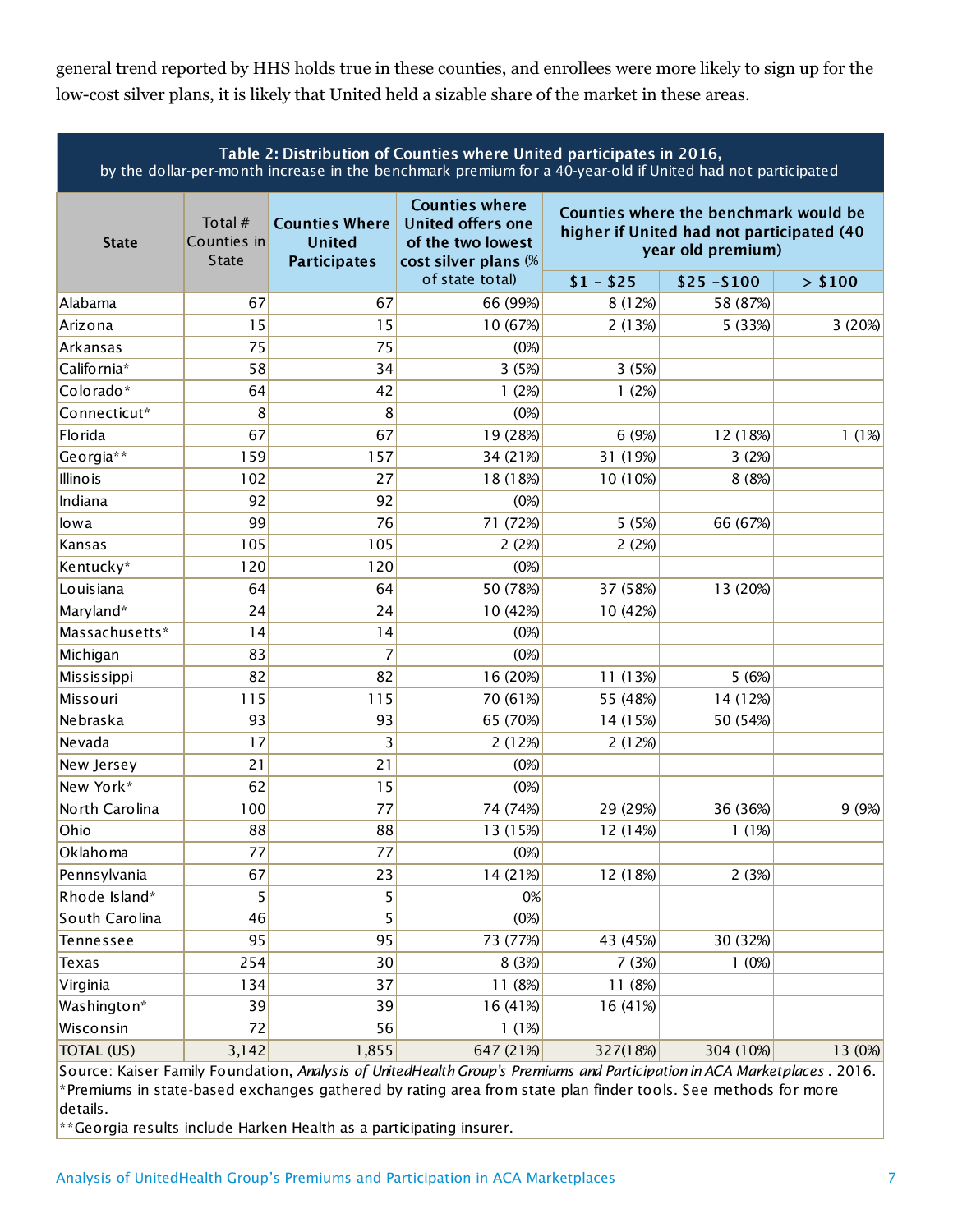In addition to being one of the more popular plan options, the second-lowest cost silver (benchmark) plan is the basis for calculating subsidies on the exchange. Enrollees must pay the difference between the plan they choose and the benchmark plan, making them sensitive to large differences in premiums. In roughly half (330) of the counties where United offered one of the lowest-cost silver plans, the company's presence in the Marketplace had a relatively minor effect on benchmark premiums. If the company had not participated in these counties, the benchmark plan would have been higher by \$25 per month or less for a 40-year-old. In the remaining counties, where the benchmark premium would have been much higher (\$25 to \$100), it's likely that United represents a larger portion of the market.

In states like Iowa, Alabama, Arizona, Nebraska, North Carolina, and Tennessee, where United priced significantly lower than some of its competitors, it is likely that more enrollees would have enrolled in a United plan and would therefore be most affected by the company's withdrawal.

Overall, the national average benchmark premium would be 1% higher had United not participated in 2016, which is less than \$4 per month for an unsubsidized 40-year-old on average. (Note that this does not take into account different pricing behavior by insurers due to fewer competitors.)



SOURCE: Kaiser Family Foundation analysis of premium data from Healthcare.gov, Health and Human Services Medical Loss Ratio Public Use Files, and State Based Marketplace websites. Note: Insurers are grouped by parent company. Therefore, United is treated as participating in Georgia counties where Harken Health, a United subsidiary, is expected to continue operating.

**AISER** AMILY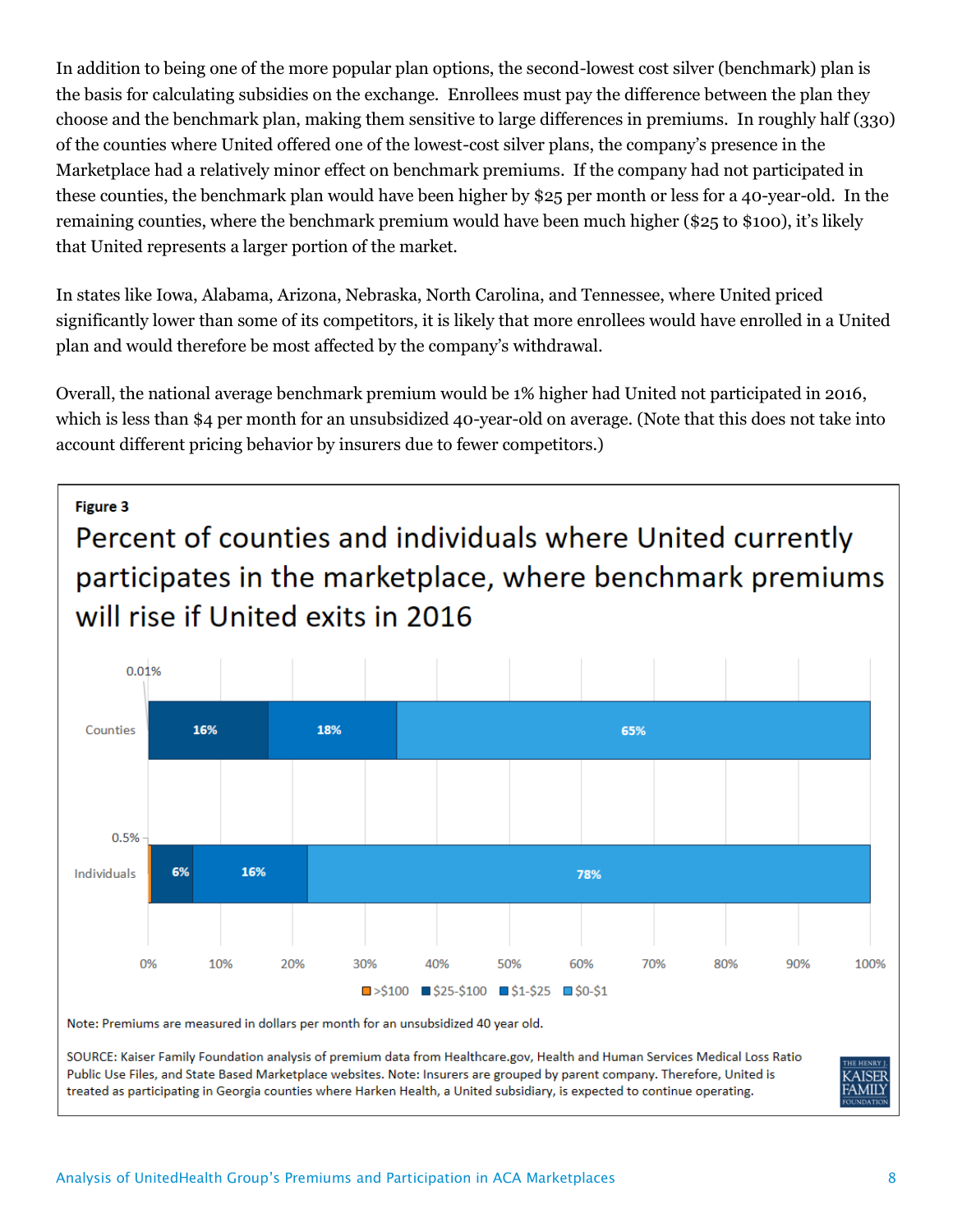# Conclusion

On average nationally, based on our analysis of 2016 insurer premiums, United's participation on the exchanges had a relatively small effect on premiums. The company was less likely to offer one of the lowestcost silver plans, where the bulk of enrollees tend to sign up. When it did offer a low-cost option, its pricing was often not far from its competitors. As a result, the weighted average benchmark premium would have been roughly 1% higher had United not participated in 2016 (not accounting for the possible effect changes in insurer participation may have had on pricing behavior or the potential for new entrants to the market).

However, the significance of United leaving the exchange market would vary substantially by state and could have a significant effect in some markets. In more than half of the counties where it participates – and 34% of counties overall – a United withdrawal would have an appreciable effect on the number of insurers competing on the exchange. More than one in four counties where United participates would see a drop from two insurers to one if the company were to exit and not be replaced by a new entrant, and a similar number would go from having three insurers to two. In total, 1.8 million enrollees would go from having a choice of three insurers to two, and another 1.1 million would go from having a choice of two insurers to one.

Two of the states where United has announced its withdrawal, Georgia and Arkansas, offer an illustration of this variation. On the one hand, even after United's withdrawal, every enrollee in Arkansas will continue to have 3 insurers from which to choose, a number that is sometimes seen as an important threshold for effective market [competition](https://aspe.hhs.gov/basic-report/competition-and-choice-health-insurance-marketplaces-2014-2015-impact-premiums) to take place. United had not offered one of the two lowest silver plans in any county in Arkansas, which may also be an indication that the company did not have sizable market share in the state.

In Georgia, on the other hand, nearly fifty thousand Marketplace enrollees (8%) will go from having a choice of three insurers to two as a result of one United subsidiary withdrawing. Another twenty thousand enrollees (3%) will be left with just one insurer if no new entrants replace United. Additionally, United offered one of the lowest cost silver plans in about 1 in 5 Georgia counties, suggesting that it may have held a relatively sizable share of the market in these areas.

In a similar situation as Georgia, certain other states – such as Alabama, North Carolina, and Tennessee – would be particularly affected by a potential United withdrawal as these states would see appreciable drops in insurer participation and sizable changes in benchmark premiums in a number of counties if United were not participating.

The longer-term effects of a United withdrawal are more difficult to quantify. Other participating plans may independently plan to raise or lower premiums and enter or exit markets. In areas with limited insurer participation, the remaining plans after a United exit may have more market power relative to providers, but in the absence of insurer competition, those savings may not be passed along to consumers. The ACA's rate review and medical loss ratio provisions may counter some of this effect by requiring insurers to undergo state or federal review of large rate increases and requiring that plans issue rebates if they set premiums too high relative to the cost of providing care.